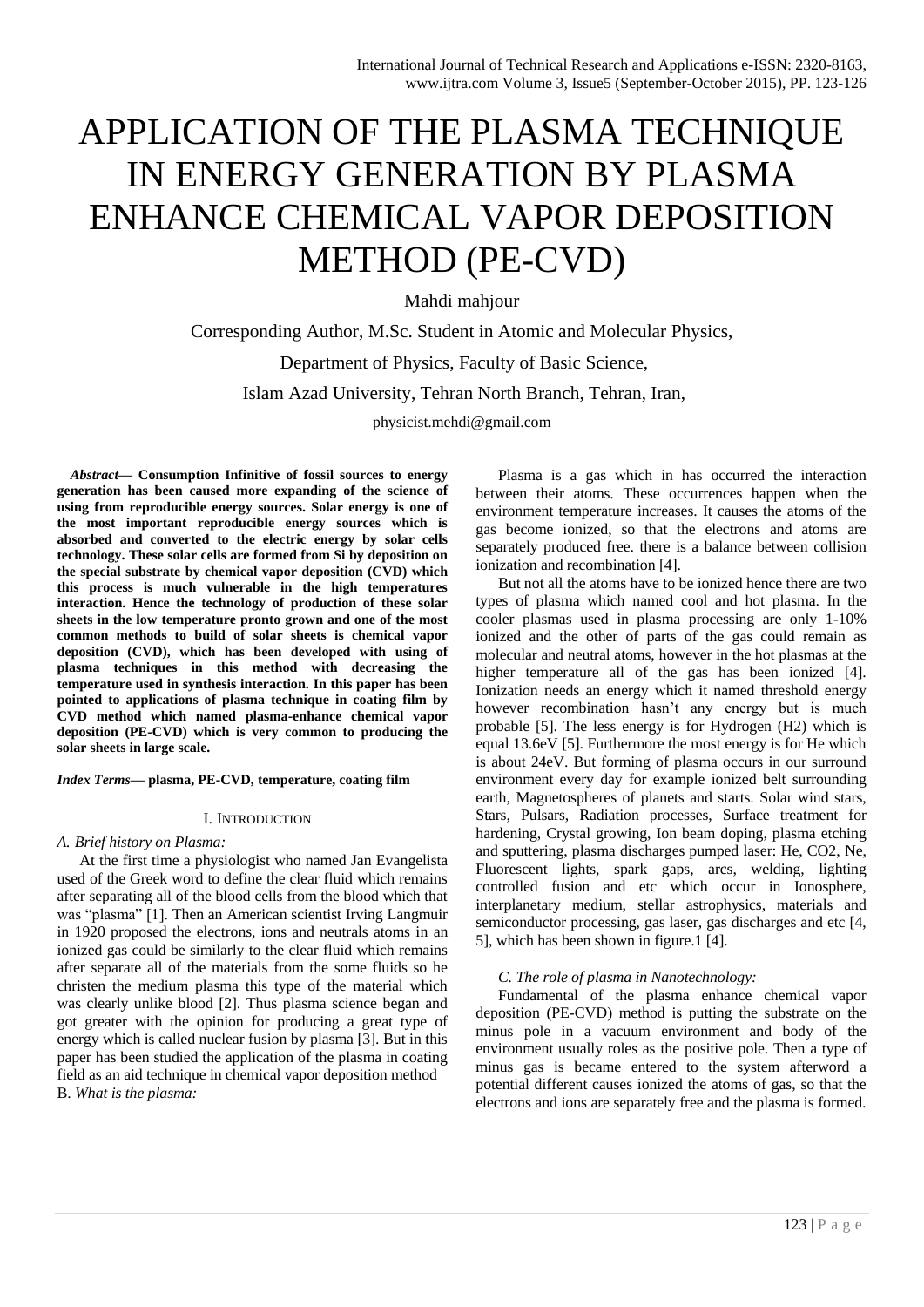This plasma covered surround of the substrate and it bombard the surface of the substrate. This bombardment makes warm the substrate surface also that is prepared for coating by sputtering effect, so a type of special gas is entered to the system as precursor which is usually mixture with Ni, H, Ar, As, Ga, methane (CH4), acetylene, TiCl4 and etc [6] finally coating the surface along with controlling the other parameters done by these precursors. Every of these precursors could be used for production a type of film and in variety applications [7] which some of themes were shown in table.1. The effective parameters in plasma enhance chemical vapor deposition is the temperature, pressure, time, frequency and width of pals and etc which has been shown in figure.2 [8] and you could read more about the effective parameters in plasma enhance chemical vapor deposition method in [8].

As is watched in the figure.2 [8] the film formed by plasma enhance chemical vapor deposition method (PE-CVD) has some properties which have been caused using of this method would get greater between the scientists for variety field proportion with its applications. Mechanical, optical, electrical and tribological are some of these properties that were pointed.



**Figure.2** internal and external processes parameters in plasma enhance chemical vapor deposition (PE-CVD) method [8]

| Film | Precursors system | Application                    |
|------|-------------------|--------------------------------|
| SiO2 | $SiH4 + N2O$      | Dielectric <sup>[9]</sup>      |
| a-Si | $SiH4+H2$         | Solar cell, thin transistors   |
|      |                   | memory switches[10]            |
| GaAs | (CH3)3Ga, AsH3    | Epitaxial layer $[11, 12, 13]$ |
| a-Ca | CH4, acetylene    | Thermal conductor,             |
|      |                   | electrical insulator,          |
|      |                   | mechanical hardness [14,       |
|      |                   | 15, 16                         |

**Table.1** some of precursors used in variety applications which was produced by plasma enhance chemical vapor deposition (PE-CVD) method [6]

Now the advantages and disadvantage have been discussed





**Figure.1** a. most of the sun is in a plasma state, b. the earth plows through the magnetized interplanetary plasma created by the solar wind, c. plasma at the birth of stars, d. gaseous nebula are plasma [4]

*Advantages*:

The main score of plasma enhance chemical vapor deposition (PE-CVD) method proportion other chemical vapor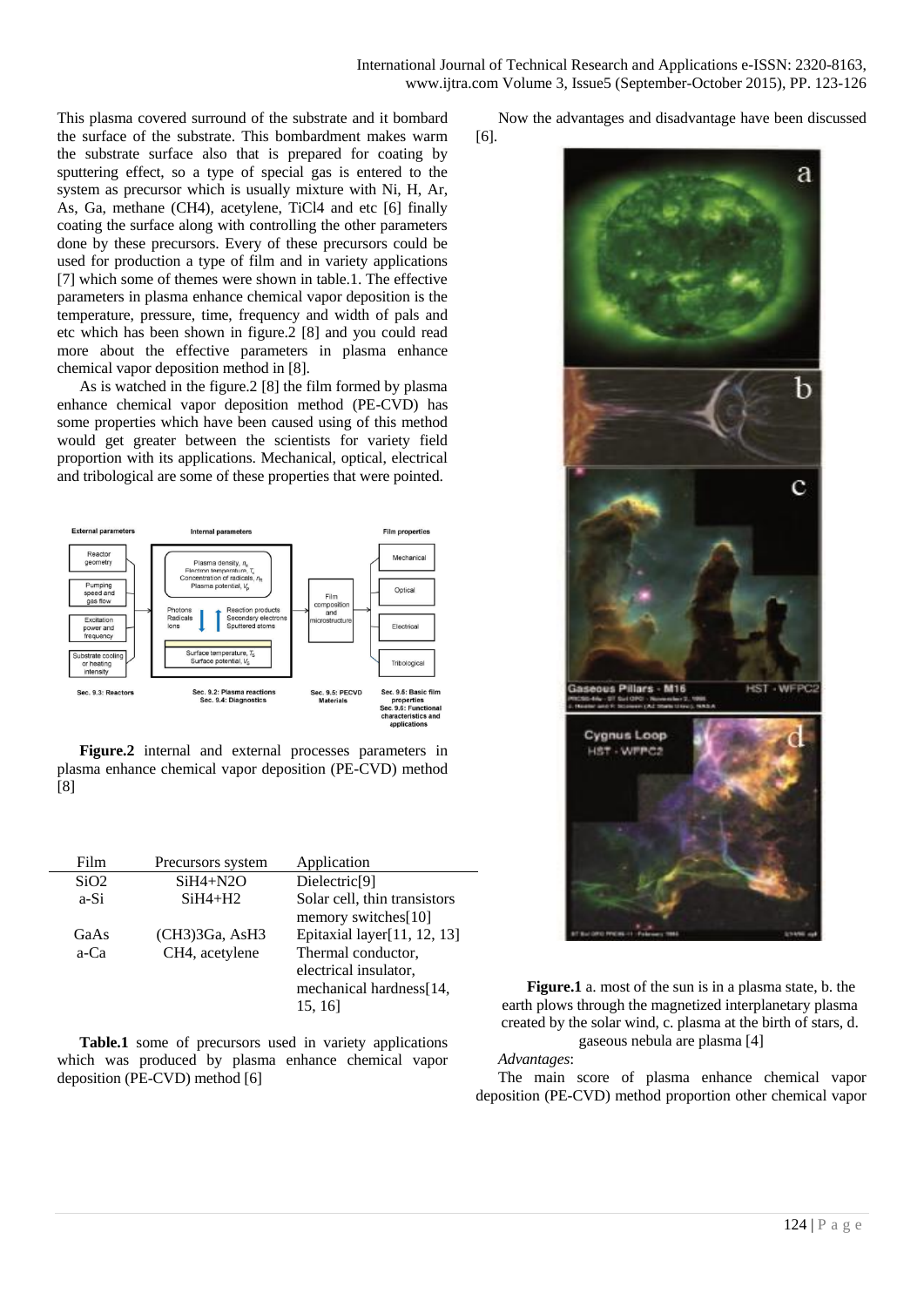deposition methods which has been caused this excellently from other chemical vapor deposition methods is that the deposition can occur at relatively lower temperatures. This ability lets me that used a lot of variety material as substrate for coating film for variety application. Hence the substrates which are sensitive to high temperature could even been used in this method. Instance for deposition Si3N4 film a temperature between 800 and 900 $\tilde{C}^{\circ}$  is required in chemical vapor deposition process, however you shouldn't forgot that this temperature prevent using of thermally activated CVD to deposition Si3N4 on integrated circuit at final passivation layer because the metallization is Al(m.p.660C°). whereas in plasma enhance chemical vapor deposition method can deposit high quality of Si3N4 films in about 350C° using a mixture of SiH4/NH3 precursor as thermally activated which has been described by Smith et al[17].

Furthermore has an ability to deposit a film which has a significant amount of Hydrogen (above 1021 cm-3) in it and is happened with the deposition of SiNxHy films [17]. This Hydrogen amount present in the film will effective on the properties of film such as optical absorption edge, refractive index, electrical conductivity, etch rate and etc. the incorporation of Hydrogen can be minimized effectively using a mixture of NH3/NF3 as the nitrogen sources[18,19 ].

The deposition temperature in plasma enhance chemical vapor deposition can be lowered further by the use of metalorganic precursors (MOPECVD). Instance in a studied which has done by Rie et al [20, 21], deposition temperature has decreased from 450-550C° to about 140C° by using of metalorganic as precursor in the plasma enhance chemical vapor deposition method. Whereas for a similarly deposition in chemical vapor deposition(CVD) method a temperature about 900-1100C<sup>°</sup> requires, so this ability has widened the scope of substrate that can be used instance TiN, TiCN, ZrCN, ZrBCN, BCN [20,21]. Thus with expanded the solar energy the commercial plasma reactor was first developed in 1970 for the deposition of Si3N4 passivation layer [22] replacing the silicon oxide/metal packaging technology and allow to use of plastic packaging. With this ability which made able the scientists and producers for production in large scale with the reasonable prices caused that have been extended the applications this method (PECVD) in variety fields for example semiconducting, dielectric and metallic film to new application in clouding diamond [18, 23] deposition diffusion barriers, optical filters, abrasion resist that coating on polymer, powered coating and biomaterials [6, 24].

## *Disadvantages:*

Productions that were produced by plasma enhance chemical vapor deposition method need a vacuum system to generate the plasma till finally the coating film been done. Whereas this method is very expensive because generation the plasma needs a vacuum system which its price is high. Another hand the more sophisticate reactor of generation of plasma is caused that becomes more the difficulties of this method.

The impurity of films were produced by this method is another problem. This impurity due to the incomplete desorption of product and inactivated precursor at low temperature, especially Hydrogen that remains presented into the films but it is benefit in some cases. Instance in Si coating which is used in generating the sheets of the solar cells. Hydrogen impurity in these sheets is caused increasing the optical properties of the solar cell, so that is useful in this section [6, 23].

## II. SUMMERY

according to this paper that plasma enhance chemical vapor deposition (PE-CVD) method is the most common and best mean to producing the solar sheets because in this method could been coated the Si films at the lower temperature which is not damaged to the Si films and is very good method to production in large scale, however it is impossible in chemical vapor deposition (CVD) because this interaction in this method (CVD) done at the high temperatures about 800- 900C° which is decreased by plasma technique in plasma enhance chemical vapor deposition (PE-CVD) method till about 450-550C°, furthermore this temperature could been decreased with using of metalorganic as precursor (MOPECVD) to about 140C°, so this method is very suitable for production of solar sheets which is formed from Si on a substrate however coating Si in chemical vapor deposition (CVD) method at the high temperature (800- 900C°) has some problem that is pointed in advantage and disadvantage sections.

### ACKNOWLEDGMENT

Many thanks from the Teachers of Dr.Chamran Nanotechnology institute.

#### **REFERENCES**

- [1] A.Grzybowski, K.Pietrzak, J.E.Purkynje, (1787–1869), journal of neurology, springer, j neorol. 2014; 261(10):2048-2050
- [2] M.J. Baldwin, M.P. Fewell, S.C. Haydon, S. Kumar, G.A. Collins, K.T. Short, J. Tendys, [Rf-plasma](http://www.sciencedirect.com/science/article/pii/S0257897297001503)  nitriding of [stainless steel,](http://www.sciencedirect.com/science/article/pii/S0257897297001503) Surface and Coatings Technology, Volume 98, Issues 1–3, January 1998, Pages 1187-1191
- [3] Paul M. Bellan, Fundamentals of Plasma Physics
- [4] Francis F. Chen, Jane P. Chang, Lecture Notes on Principles of Plasma Processing
- [5] I. H. Hutchinson, Principles of Plasma Diagnostics, second edition, Cambridge
- [6] K.L.Choy, Chemical vapour deposition of coatings, [Progress in Materials Science,](http://www.sciencedirect.com/science/journal/00796425) [Volume 48, Issue 2,](http://www.sciencedirect.com/science/journal/00796425/48/2) 2003, Pages 57–170
- [7] Werner Kern, Thin Film Processes II, edited by John L. Vossen, Werner Kern
- [8] [L. Martinu,](http://scitation.aip.org/content/contributor/AU0309713;jsessionid=au8qon28h5fu2.x-aip-live-03) [J. E. Klemberg](http://scitation.aip.org/content/contributor/AU0298396;jsessionid=au8qon28h5fu2.x-aip-live-03)‐Sapieha, [O. M. Küttel,](http://scitation.aip.org/content/contributor/AU0327032;jsessionid=au8qon28h5fu2.x-aip-live-03) [A.](http://scitation.aip.org/content/contributor/AU0782749;jsessionid=au8qon28h5fu2.x-aip-live-03)  [Raveh](http://scitation.aip.org/content/contributor/AU0782749;jsessionid=au8qon28h5fu2.x-aip-live-03) and [M. R. Wertheimer,](http://scitation.aip.org/content/contributor/AU0298398;jsessionid=au8qon28h5fu2.x-aip-live-03) Critical ion energy and ion flux in the growth of films by plasma‐enhanced